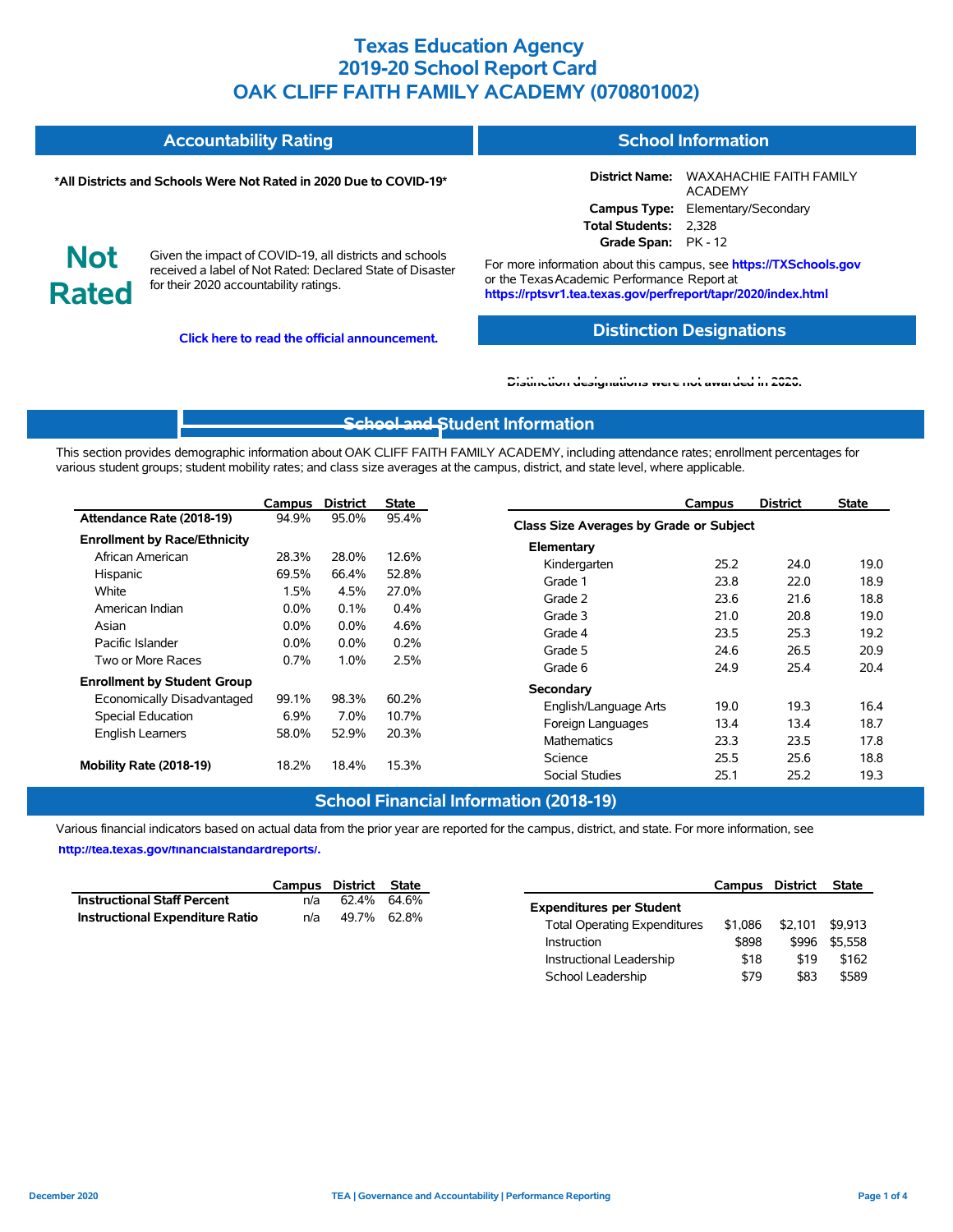### **STAAR Outcomes**

This section provides STAAR performance and Academic Growth outcomes. Academic Growth measures whether students are maintaining performance or improving from year to year. **Please note that due to the cancellation of spring 2020 State of Texas Assessments of Academic Readiness (STAAR) due to the COVID-19 pandemic, the performance of this year's report is not updated.**

|                                                                                    |      |        |          |     |                          |     |        |                          |                          |                          | Two or                   |        |
|------------------------------------------------------------------------------------|------|--------|----------|-----|--------------------------|-----|--------|--------------------------|--------------------------|--------------------------|--------------------------|--------|
|                                                                                    |      |        |          |     | African                  |     |        | American                 |                          | <b>Pacific</b>           | More                     | Econ   |
|                                                                                    |      | State  | District |     | Campus American Hispanic |     | White  | Indian                   | Asian                    | <b>Islander</b>          | Races                    | Disadv |
| STAAR Performance Rates at Approaches Grade Level or Above (All Grades Tested)     |      |        |          |     |                          |     |        |                          |                          |                          |                          |        |
| All Subjects                                                                       | 2019 | 78%    | 52%      | 51% | 48%                      | 52% | 52%    | $\ast$                   |                          | $\overline{a}$           | 38%                      | 51%    |
|                                                                                    | 2018 | 77%    | 51%      | 49% | 43%                      | 51% | 51%    | $\overline{\phantom{a}}$ |                          | $\overline{\phantom{a}}$ | 21%                      | 49%    |
| ELA/Reading                                                                        | 2019 | 75%    | 49%      | 47% | 45%                      | 48% | 53%    | $\ast$                   |                          | $\overline{a}$           | $\ast$                   | 47%    |
|                                                                                    | 2018 | 74%    | 49%      | 47% | 42%                      | 49% | 57%    |                          |                          | $\overline{a}$           | 29%                      | 47%    |
| Mathematics                                                                        | 2019 | 82%    | 59%      | 58% | 52%                      | 61% | 57%    | $\ast$                   |                          | $\overline{a}$           | $\ast$                   | 58%    |
|                                                                                    | 2018 | 81%    | 58%      | 57% | 48%                      | 61% | 54%    | $\overline{\phantom{a}}$ |                          | $\overline{\phantom{a}}$ | $\ast$                   | 57%    |
| Writing                                                                            | 2019 | 68%    | 40%      | 38% | 34%                      | 39% | 80%    | $\overline{\phantom{a}}$ |                          | $\overline{a}$           | $\ast$                   | 38%    |
|                                                                                    | 2018 | 66%    | 37%      | 33% | 22%                      | 37% | 40%    |                          |                          |                          | $\overline{\phantom{a}}$ | 32%    |
| Science                                                                            | 2019 | 81%    | 54%      | 53% | 52%                      | 54% | 17%    | L,                       |                          |                          | Ĭ.                       | 53%    |
|                                                                                    | 2018 | 80%    | 49%      | 48% | 43%                      | 50% | $\ast$ |                          |                          |                          | $\ast$                   | 48%    |
| Social Studies                                                                     | 2019 | 81%    | 56%      | 56% | 57%                      | 55% | *      |                          |                          | $\overline{a}$           | $\overline{\phantom{a}}$ | 56%    |
|                                                                                    | 2018 | 78%    | 46%      | 47% | 49%                      | 47% | $\ast$ | $\overline{\phantom{0}}$ |                          | $\overline{a}$           | $\ast$                   | 47%    |
| STAAR Performance Rates at Meets Grade Level or Above (All Grades Tested)          |      |        |          |     |                          |     |        |                          |                          |                          |                          |        |
| All Subjects                                                                       | 2019 | 50%    | 21%      | 20% | 18%                      | 21% | 14%    | $\ast$                   |                          | $\overline{a}$           | 13%                      | 20%    |
|                                                                                    | 2018 | 48%    | 18%      | 17% | 13%                      | 19% | 17%    | $\overline{\phantom{a}}$ |                          | $\overline{\phantom{0}}$ | 7%                       | 17%    |
| ELA/Reading                                                                        | 2019 | 48%    | 23%      | 21% | 20%                      | 22% | 33%    | $\ast$                   |                          | $\overline{\phantom{a}}$ | $\ast$                   | 21%    |
|                                                                                    | 2018 | 46%    | 19%      | 18% | 14%                      | 20% | 14%    | $\overline{\phantom{a}}$ |                          | $\overline{a}$           | 14%                      | 18%    |
| Mathematics                                                                        | 2019 | 52%    | 22%      | 21% | 14%                      | 24% | 7%     | $\ast$                   |                          | $\overline{\phantom{a}}$ | $\ast$                   | 21%    |
|                                                                                    | 2018 | 50%    | 20%      | 19% | 13%                      | 22% | 15%    | $\overline{\phantom{a}}$ |                          | $\overline{a}$           | $\ast$                   | 19%    |
| Writing                                                                            | 2019 | 38%    | 13%      | 12% | 11%                      | 12% | 0%     | L,                       |                          | $\overline{a}$           | $\ast$                   | 12%    |
|                                                                                    | 2018 | 41%    | 16%      | 13% | 10%                      | 14% | 20%    | $\blacksquare$           | $\overline{\phantom{a}}$ | $\overline{\phantom{a}}$ | $\overline{\phantom{a}}$ | 13%    |
| Science                                                                            | 2019 | 54%    | 17%      | 16% | 18%                      | 15% | 0%     | $\overline{a}$           |                          | -                        | $\overline{\phantom{a}}$ | 16%    |
|                                                                                    | 2018 | 51%    | 15%      | 14% | 11%                      | 15% | $\ast$ |                          |                          |                          | $\ast$                   | 14%    |
| Social Studies                                                                     | 2019 | 55%    | 24%      | 23% | 23%                      | 24% | ∗      | $\overline{a}$           |                          | $\overline{a}$           | $\overline{\phantom{a}}$ | 23%    |
|                                                                                    | 2018 | 53%    | 18%      | 18% | 15%                      | 19% | $\ast$ |                          |                          |                          | $\ast$                   | 18%    |
|                                                                                    |      |        |          |     |                          |     |        |                          |                          |                          |                          |        |
| STAAR Performance Rates at Masters Grade Level (All Grades Tested)<br>All Subjects | 2019 | 24%    | 6%       | 5%  | 3%                       | 5%  | 2%     | $\ast$                   |                          | $\overline{a}$           | 0%                       | 5%     |
|                                                                                    | 2018 | 22%    | 4%       | 4%  | 3%                       | 4%  | 3%     | $\overline{\phantom{a}}$ |                          | $\overline{a}$           | 0%                       | 4%     |
| ELA/Reading                                                                        | 2019 | 21%    | 5%       | 4%  | 2%                       | 5%  | 7%     | $\ast$                   |                          | $\overline{a}$           | $\ast$                   | 4%     |
|                                                                                    | 2018 | 19%    | 5%       | 4%  | 3%                       | 4%  | 0%     | $\overline{\phantom{a}}$ | $\overline{\phantom{a}}$ | $\overline{a}$           | 0%                       | 4%     |
| <b>Mathematics</b>                                                                 | 2019 | 26%    | 7%       | 6%  | 3%                       | 7%  | 0%     | $\ast$                   |                          | $\overline{\phantom{a}}$ | $\ast$                   | 6%     |
|                                                                                    | 2018 | 24%    | 5%       | 5%  | 2%                       | 6%  | 0%     | ٠                        |                          | $\overline{\phantom{a}}$ | $\ast$                   | 5%     |
| Writing                                                                            | 2019 | 14%    | 3%       | 3%  | 2%                       | 3%  | 0%     | $\overline{a}$           |                          | $\overline{a}$           | $\ast$                   | 3%     |
|                                                                                    | 2018 | 13%    | 2%       | 1%  | 1%                       | 1%  | 0%     | $\overline{a}$           |                          |                          | Ĭ.                       | $1\%$  |
| Science                                                                            | 2019 | 25%    | 3%       | 3%  | 2%                       | 3%  | 0%     |                          |                          | $\overline{\phantom{0}}$ | $\overline{\phantom{a}}$ | 3%     |
|                                                                                    | 2018 | 23%    | 2%       | 1%  | 2%                       | 1%  | $\ast$ |                          |                          | $\overline{a}$           | $\ast$                   | $1\%$  |
| Social Studies                                                                     | 2019 | 33%    | 9%       | 9%  | 9%                       | 9%  |        |                          |                          |                          |                          | $9\%$  |
|                                                                                    | 2018 | 31%    | $5%$     | 6%  | 7%                       | 5%  |        |                          |                          |                          |                          | $6\%$  |
|                                                                                    |      |        |          |     |                          |     |        |                          |                          |                          |                          |        |
| Academic Growth Score (All Grades Tested)                                          |      |        |          |     |                          |     |        |                          |                          |                          |                          |        |
| <b>Both Subjects</b>                                                               | 2019 | 69     | 61       | 60  | 58                       | 60  | 71     |                          |                          |                          |                          | 60     |
|                                                                                    | 2018 | 69     | 64       | 64  | 61                       | 65  | 53     |                          |                          |                          |                          | 64     |
| ELA/Reading                                                                        | 2019 | 68     | 61       | 60  | 58                       | 62  | 71     | $\ast$                   |                          |                          | *                        | 60     |
|                                                                                    | 2018 | 69     | 66       | 65  | 61                       | 67  | 50     |                          |                          |                          | $\ast$                   | 65     |
| Mathematics                                                                        | 2019 | 70     | 60       | 59  | 58                       | 59  | 71     | *                        |                          |                          | ∗                        | 59     |
|                                                                                    | 2018 | $70\,$ | 63       | 63  | 62                       | 63  | 56     |                          |                          |                          | $\ast$                   | 63     |

 **? Indicates that the data for this item were statistically improbable or were reported outside a reasonable range.**

 **- Indicates zero observations reported for this group. \* Indicates results are masked due to small numbers to protect student confidentiality.**

**n/a Indicates data reporting is not applicable for this group.**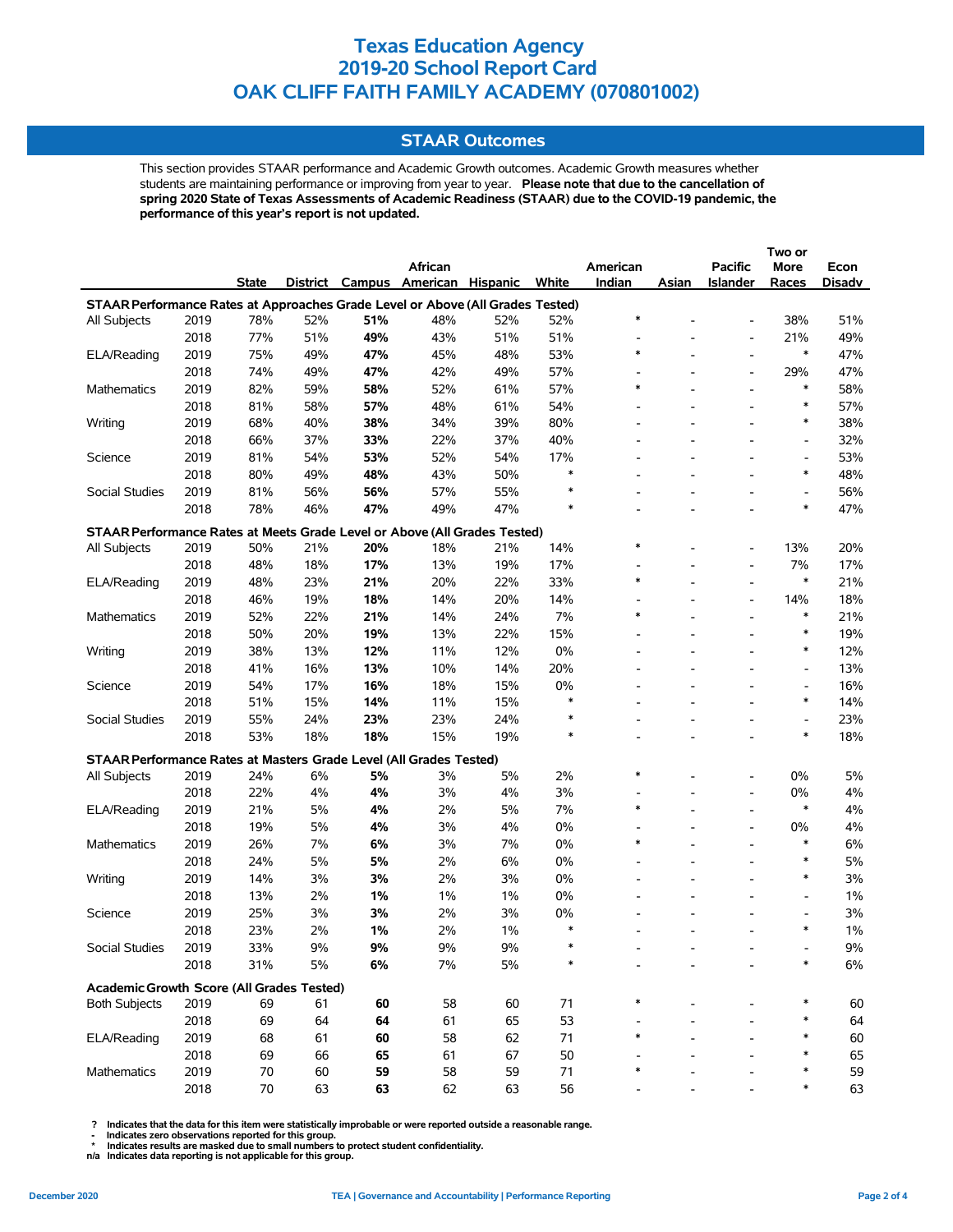### **Prior-Year Non-Proficient and Student Success Initiative STAAR Outcomes**

Progress of Prior-Year Non-Proficient Students shows STAAR performance rates for students who did not perform satisfactorily in 2017-18 but did in 2018-19. Student Success Initiative shows rates related to the requirement for students to demonstrate proficiency on the reading and mathematics STAAR in grades 5 and 8. **Please note that due to the cancellation of spring 2020 State of Texas Assessments of Academic Readiness (STAAR) due to the COVID-19 pandemic, this year's report is not updated.**

|                        |                                      |     |                                                |                          |                                                                       |        |          |       | Two or          |        |        |  |  |
|------------------------|--------------------------------------|-----|------------------------------------------------|--------------------------|-----------------------------------------------------------------------|--------|----------|-------|-----------------|--------|--------|--|--|
|                        |                                      |     |                                                | African                  |                                                                       |        | American |       | <b>Pacific</b>  | More   | Econ   |  |  |
|                        | <b>State</b>                         |     |                                                | District Campus American | <b>Hispanic</b>                                                       | White  | Indian   | Asian | <b>Islander</b> | Races  | Disadv |  |  |
|                        |                                      |     | Progress of Prior-Year Non-Proficient Students |                          |                                                                       |        |          |       |                 |        |        |  |  |
| Sum of Grades 4-8      |                                      |     |                                                |                          |                                                                       |        |          |       |                 |        |        |  |  |
| Reading                |                                      |     |                                                |                          |                                                                       |        |          |       |                 |        |        |  |  |
| 2019                   | 41%                                  | 29% | 29%                                            | 25%                      | 30%                                                                   | 20%    |          |       |                 |        | 29%    |  |  |
| 2018                   | 38%                                  | 24% | 23%                                            | 16%                      | 26%                                                                   | $\ast$ |          |       |                 |        | 22%    |  |  |
| <b>Mathematics</b>     |                                      |     |                                                |                          |                                                                       |        |          |       |                 |        |        |  |  |
| 2019                   | 45%                                  | 28% | 29%                                            | 28%                      | 28%                                                                   | 33%    |          |       |                 |        | 29%    |  |  |
| 2018                   | 47%                                  | 35% | 35%                                            | 29%                      | 39%                                                                   | ×      |          |       |                 | $\ast$ | 35%    |  |  |
|                        | <b>Students Success Initiative</b>   |     |                                                |                          |                                                                       |        |          |       |                 |        |        |  |  |
| <b>Grade 5 Reading</b> |                                      |     |                                                |                          |                                                                       |        |          |       |                 |        |        |  |  |
|                        |                                      |     |                                                |                          | Students Meeting Approaches Grade Level on First STAAR Administration |        |          |       |                 |        |        |  |  |
| 2019                   | 78%                                  | 57% | 52%                                            | 43%                      | 55%                                                                   |        |          |       |                 |        | 51%    |  |  |
|                        |                                      |     | Students Requiring Accelerated Instruction     |                          |                                                                       |        |          |       |                 |        |        |  |  |
| 2019                   | 22%                                  | 43% | 48%                                            | 57%                      | 45%                                                                   |        |          |       |                 |        | 49%    |  |  |
|                        | <b>STAAR Cumulative Met Standard</b> |     |                                                |                          |                                                                       |        |          |       |                 |        |        |  |  |
| 2019                   | 86%                                  | 70% | 67%                                            | 60%                      | 69%                                                                   |        |          |       |                 |        | 66%    |  |  |
|                        | <b>Grade 5 Mathematics</b>           |     |                                                |                          |                                                                       |        |          |       |                 |        |        |  |  |
|                        |                                      |     |                                                |                          | Students Meeting Approaches Grade Level on First STAAR Administration |        |          |       |                 |        |        |  |  |
| 2019                   | 83%                                  | 48% | 45%                                            | 34%                      | 51%                                                                   |        |          |       |                 |        | 45%    |  |  |
|                        |                                      |     | Students Requiring Accelerated Instruction     |                          |                                                                       |        |          |       |                 |        |        |  |  |
| 2019                   | 17%                                  | 52% | 55%                                            | 66%                      | 49%                                                                   |        |          |       |                 |        | 55%    |  |  |
|                        | <b>STAAR Cumulative Met Standard</b> |     |                                                |                          |                                                                       |        |          |       |                 |        |        |  |  |
| 2019                   | 90%                                  | 62% | 59%                                            | 54%                      | 62%                                                                   |        |          |       |                 |        | 59%    |  |  |
| <b>Grade 8 Reading</b> |                                      |     |                                                |                          |                                                                       |        |          |       |                 |        |        |  |  |
|                        |                                      |     |                                                |                          | Students Meeting Approaches Grade Level on First STAAR Administration |        |          |       |                 |        |        |  |  |
| 2019                   | 78%                                  | 52% | 51%                                            | 47%                      | 52%                                                                   |        |          |       |                 |        | 51%    |  |  |
|                        |                                      |     | Students Requiring Accelerated Instruction     |                          |                                                                       |        |          |       |                 |        |        |  |  |
| 2019                   | 22%                                  | 48% | 49%                                            | 53%                      | 48%                                                                   | $\ast$ |          |       |                 |        | 49%    |  |  |
|                        | <b>STAAR Cumulative Met Standard</b> |     |                                                |                          |                                                                       |        |          |       |                 |        |        |  |  |
| 2019                   | 85%                                  | 68% | 66%                                            | 63%                      | 68%                                                                   |        |          |       |                 |        | 66%    |  |  |
|                        | <b>Grade 8 Mathematics</b>           |     |                                                |                          |                                                                       |        |          |       |                 |        |        |  |  |
|                        |                                      |     |                                                |                          | Students Meeting Approaches Grade Level on First STAAR Administration |        |          |       |                 |        |        |  |  |
| 2019                   | 82%                                  | 62% | 60%                                            | 57%                      | 62%                                                                   |        |          |       |                 |        | 61%    |  |  |
|                        |                                      |     | Students Requiring Accelerated Instruction     |                          |                                                                       |        |          |       |                 |        |        |  |  |
| 2019                   | 18%                                  | 38% | 40%                                            | 43%                      | 38%                                                                   |        |          |       |                 |        | 39%    |  |  |
|                        | <b>STAAR Cumulative Met Standard</b> |     |                                                |                          |                                                                       |        |          |       |                 |        |        |  |  |
| 2019                   | 88%                                  | 71% | 69%                                            | 67%                      | 70%                                                                   |        |          |       |                 |        | 70%    |  |  |

 **? Indicates that the data for this item were statistically improbable or were reported outside a reasonable range.**

 **- Indicates zero observations reported for this group.**

 **\* Indicates results are masked due to small numbers to protect student confidentiality. n/a Indicates data reporting is not applicable for this group.**